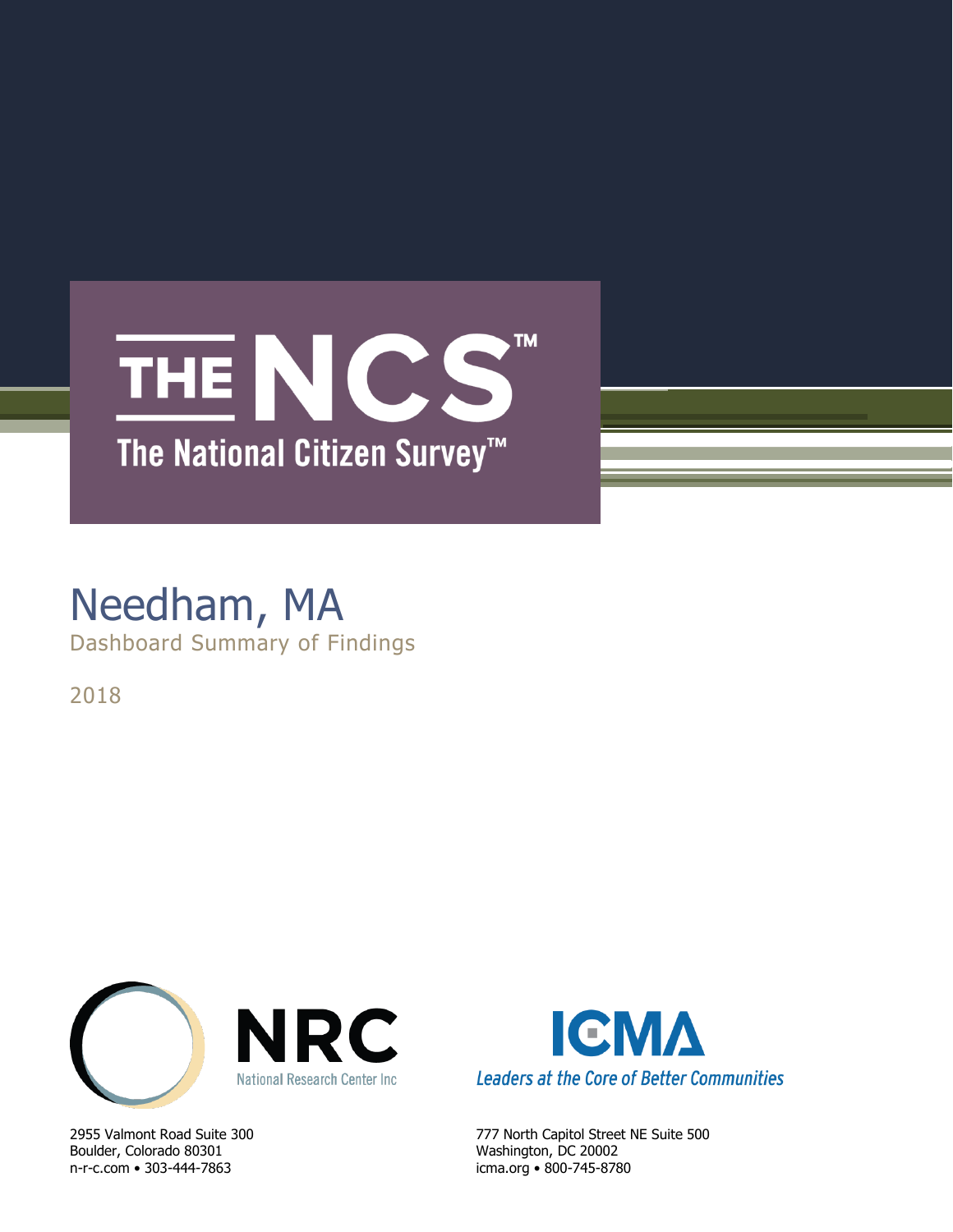# **Summary**

The National Citizen Survey™ (The NCS™) is a collaborative effort between National Research Center, Inc. (NRC) and the International City/County Management Association (ICMA). The survey and its administration are standardized to assure high quality research methods and directly comparable results across The NCS communities. The NCS captures residents' opinions within the three pillars of a community (Community Characteristics, Governance and Participation) across eight central facets of community (Safety, Mobility, Natural Environment, Built Environment, Economy, Recreation and Wellness, Education and Enrichment and Community Engagement). This report summarizes Needham's performance in the eight facets of community livability with the "General" rating as a summary of results from the overarching questions not shown within any of the eight facets. The "Overall" represents the community pillar in its entirety (the eight facets and general).

By summarizing resident ratings across the eight facets and three pillars of a livable community, a picture of Needham's community livability emerges. Below, the color of each community facet summarizes how residents rated each of the pillars that support it – Community Characteristics, Governance and Participation. When most ratings were higher than the benchmark, the color is the darkest shade; when most ratings were lower than the benchmark, the color is the lightest shade. A mix of ratings (higher and lower than the benchmark) results in a color between the extremes.

Overall, ratings for the dimensions of community livability were strong and similar to or higher than other communities across the nation. Within the pillar of Community Characteristics, general aspects and characteristics related to Safety, Natural Environment and Education and Enrichment tended to receive ratings that were higher than ratings in other communities. Within the pillar of Governance, ratings for Safety, Built Environment, Economy and Education and Enrichment also tended to be higher than the benchmarks. Reported rates of Participation within the facets of General Participation, Mobility and Built Environment were strong and higher than rates reported in comparison communities. This information can be helpful in identifying the areas that merit more attention.

|                                 |        | <b>Community Characteristics</b> |              |        | Governance |       | Participation |         |              |  |
|---------------------------------|--------|----------------------------------|--------------|--------|------------|-------|---------------|---------|--------------|--|
|                                 | Higher | Similar                          | Lower        | Higher | Similar    | Lower | Higher        | Similar | Lower        |  |
| Overall                         | 22     | 28                               |              | 17     | 24         |       |               | 27      |              |  |
| General                         | h      |                                  | $\mathbf{0}$ |        |            |       |               |         | <sup>n</sup> |  |
| Safety                          |        |                                  | $\mathbf{0}$ | b      |            |       |               |         |              |  |
| Mobility                        |        |                                  |              |        |            |       |               |         | n            |  |
| Natural Environment             |        |                                  | $\mathbf{0}$ |        |            |       |               |         |              |  |
| <b>Built Environment</b>        |        |                                  |              |        |            |       |               |         | $\Omega$     |  |
| Economy                         |        |                                  |              |        |            |       |               |         |              |  |
| Recreation and Wellness         |        |                                  |              |        |            |       |               |         |              |  |
| <b>Education and Enrichment</b> |        |                                  | $\mathbf{0}$ |        |            |       |               |         |              |  |
| Community Engagement            |        |                                  |              |        |            |       |               | 10      |              |  |

#### Figure 1: Dashboard Summary

| National Benchmark |         |  |  |  |  |  |  |
|--------------------|---------|--|--|--|--|--|--|
|                    | Higher  |  |  |  |  |  |  |
|                    | Similar |  |  |  |  |  |  |
|                    | Lower   |  |  |  |  |  |  |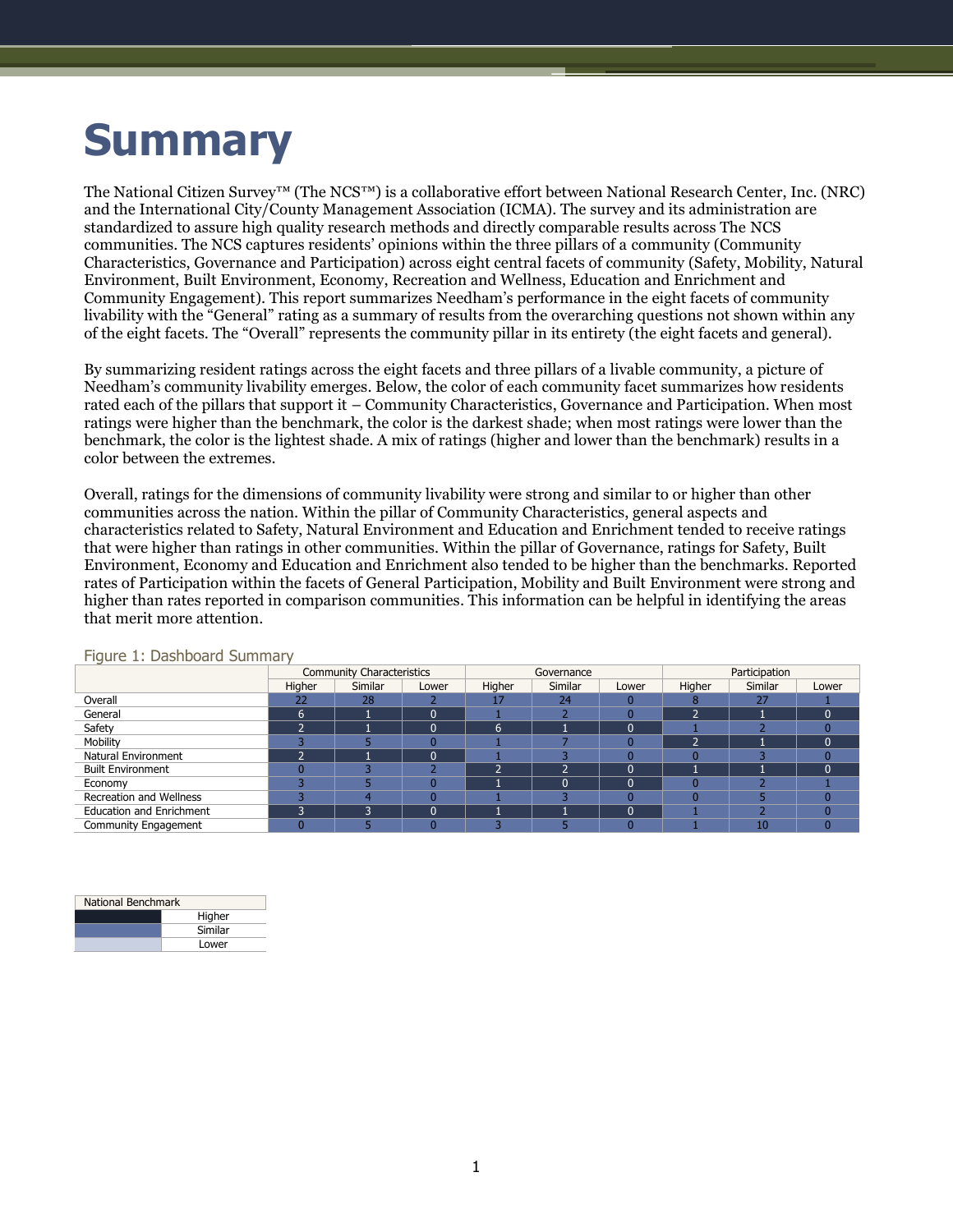#### Figure 2: Detailed Dashboard

|                          | <b>Community Characteristics</b> | Trend                 | <b>Benchmark</b>      | Percent<br>positive | Governance                                            | Trend                 | <b>Benchmark</b>      | Percent<br>positive | Participation                                    | Trend                 | Benchmark             | Percent<br>positive |
|--------------------------|----------------------------------|-----------------------|-----------------------|---------------------|-------------------------------------------------------|-----------------------|-----------------------|---------------------|--------------------------------------------------|-----------------------|-----------------------|---------------------|
| General                  | Overall appearance               | $\leftrightarrow$     |                       | 89%                 | Customer service                                      | $\longleftrightarrow$ | $\longleftrightarrow$ | 86%                 | Recommend Needham                                | $\longleftrightarrow$ |                       | 95%                 |
|                          | Overall quality of life          | $\leftrightarrow$     | $\uparrow$            | 94%                 | Services provided by<br>Needham                       | $\leftrightarrow$     | $\uparrow$            | 91%                 | Remain in Needham                                | $\leftrightarrow$     | $\longleftrightarrow$ | 88%                 |
|                          | Place to retire                  | $\longleftrightarrow$ | $\leftrightarrow$     | 54%                 | Services provided by the<br><b>Federal Government</b> | $\longleftrightarrow$ | $\leftrightarrow$     | 51%                 | <b>Contacted Needham</b><br>employees            | $\longleftrightarrow$ | $\uparrow$            | 57%                 |
|                          | Place to raise children          | $\longleftrightarrow$ |                       | 98%                 |                                                       |                       |                       |                     |                                                  |                       |                       |                     |
|                          | Place to live                    | $\leftrightarrow$     |                       | 98%                 |                                                       |                       |                       |                     |                                                  |                       |                       |                     |
|                          | Neighborhood                     | $\longleftrightarrow$ |                       | 93%                 |                                                       |                       |                       |                     |                                                  |                       |                       |                     |
|                          | Overall image                    | $\longleftrightarrow$ | $\uparrow$            | 94%                 |                                                       |                       |                       |                     |                                                  |                       |                       |                     |
|                          | Overall feeling of safety        | $\leftrightarrow$     | $\uparrow$            | 99%                 | Police                                                | $\longleftrightarrow$ | $\uparrow$            | 96%                 | Was NOT the victim of a crime                    | $\longleftrightarrow$ | $\longleftrightarrow$ | 97%                 |
|                          | Safe in neighborhood             | $\longleftrightarrow$ | $\leftrightarrow$     | 99%                 | Crime prevention                                      | $\leftrightarrow$     | $\uparrow\uparrow$    | 97%                 | Did NOT report a crime                           | $\leftrightarrow$     |                       | 91%                 |
| Safety                   | Safe downtown/commercial<br>area | $\longleftrightarrow$ | $\uparrow$            | 98%                 | Fire                                                  | $\leftrightarrow$     | $\uparrow$            | 99%                 | Stocked supplies for an<br>emergency             | $\longleftrightarrow$ | $\longleftrightarrow$ | 29%                 |
|                          |                                  |                       |                       |                     | Fire prevention                                       | $\leftrightarrow$     |                       | 94%                 |                                                  |                       |                       |                     |
|                          |                                  |                       |                       |                     | Ambulance/EMS                                         | $\leftrightarrow$     | $\uparrow$            | 97%                 |                                                  |                       |                       |                     |
|                          |                                  |                       |                       |                     | Emergency preparedness                                | $\leftrightarrow$     | $\leftrightarrow$     | 81%                 |                                                  |                       |                       |                     |
|                          |                                  |                       |                       |                     | Animal control                                        | $\leftrightarrow$     | $\uparrow$            | 81%                 |                                                  |                       |                       |                     |
|                          | <b>Traffic flow</b>              | $\leftrightarrow$     | $\leftrightarrow$     | 53%                 | Traffic enforcement                                   | $\longleftrightarrow$ | $\leftrightarrow$     | 73%                 | Carpooled instead of driving<br>alone            | $\longleftrightarrow$ | $\longleftrightarrow$ | 46%                 |
|                          | Travel by car                    | $\longleftrightarrow$ | $\leftrightarrow$     | 76%                 | Street repair                                         | $\leftrightarrow$     | $\leftrightarrow$     | 45%                 | Walked or biked instead of<br>driving            | $\leftrightarrow$     | $\uparrow$            | 71%                 |
| Mobility                 | Travel by bicycle                | $\longleftrightarrow$ | $\longleftrightarrow$ | 54%                 | Street cleaning                                       | $\longleftrightarrow$ | $\longleftrightarrow$ | 72%                 | Used public transportation<br>instead of driving | $\longleftrightarrow$ | $\uparrow \uparrow$   | 56%                 |
|                          | Ease of walking                  | $\leftrightarrow$     |                       | 83%                 | Street lighting                                       | $\perp$               | $\longleftrightarrow$ | 59%                 |                                                  |                       |                       |                     |
|                          | Travel by public transportation  | $\leftrightarrow$     |                       | 55%                 | Snow removal                                          | $\longleftrightarrow$ | $\uparrow$            | 78%                 |                                                  |                       |                       |                     |
|                          | Overall ease travel              | $\leftrightarrow$     |                       | 89%                 | Sidewalk maintenance                                  | $\leftrightarrow$     | $\leftrightarrow$     | 52%                 |                                                  |                       |                       |                     |
|                          | Public parking                   | $\longleftrightarrow$ | $\leftrightarrow$     | 61%                 | Traffic signal timing                                 | $\longleftrightarrow$ | $\leftrightarrow$     | 59%                 |                                                  |                       |                       |                     |
|                          | Paths and walking trails         | $\leftrightarrow$     | $\longleftrightarrow$ | 66%                 | Bus or transit services                               | $\longleftrightarrow$ | $\leftrightarrow$     | 63%                 |                                                  |                       |                       |                     |
|                          | Overall natural environment      | $\longleftrightarrow$ | $\leftrightarrow$     | 87%                 | Recycling                                             | $\longleftrightarrow$ | $\longleftrightarrow$ | 81%                 | Recycled at home                                 | $\leftrightarrow$     | $\longleftrightarrow$ | 94%                 |
|                          | Air quality                      | $\longleftrightarrow$ | $\uparrow$            | 93%                 | Drinking water                                        | $\longleftrightarrow$ | $\uparrow$            | 86%                 | Conserved water                                  | $\leftrightarrow$     | $\longleftrightarrow$ | 85%                 |
| Environment<br>Natural   | Cleanliness                      | $\longleftrightarrow$ | $\uparrow$            | 90%                 | Open space                                            | $\longleftrightarrow$ | $\leftrightarrow$     | 62%                 | Made home more energy<br>efficient               |                       | $\leftrightarrow$     | 74%                 |
|                          |                                  |                       |                       |                     | Natural areas preservation                            | $\longleftrightarrow$ | $\longleftrightarrow$ | 63%                 |                                                  |                       |                       |                     |
| <b>Built Environment</b> | New development in Needham       | $\uparrow$            | $\leftrightarrow$     | 55%                 | Sewer services                                        | $\longleftrightarrow$ | $\uparrow$            | 91%                 | NOT experiencing housing<br>cost stress          | $\leftrightarrow$     | $\longleftrightarrow$ | 77%                 |
|                          | Affordable quality housing       | $\longleftrightarrow$ | $\downarrow$          | 19%                 | Storm drainage                                        | $\leftrightarrow$     | $\leftrightarrow$     | 77%                 | Did NOT observe a code<br>violation              | $\leftrightarrow$     | $\uparrow$            | 73%                 |
|                          | Housing options                  | $\longleftrightarrow$ |                       | 33%                 | Land use, planning and<br>zoning                      | $\uparrow$            | $\leftrightarrow$     | 52%                 |                                                  |                       |                       |                     |
|                          | Overall built environment        | $\longleftrightarrow$ | $\leftrightarrow$     | 71%                 | Cable television                                      | $\longleftrightarrow$ |                       | 76%                 |                                                  |                       |                       |                     |
|                          | Public places                    | $\leftrightarrow$     | $\leftrightarrow$     | 75%                 |                                                       |                       |                       |                     |                                                  |                       |                       |                     |

**Legend**

↑↑ Much higher ↑ Higher ↔ Similar ↓ Lower ↓↓ Much lower \* Not available

2